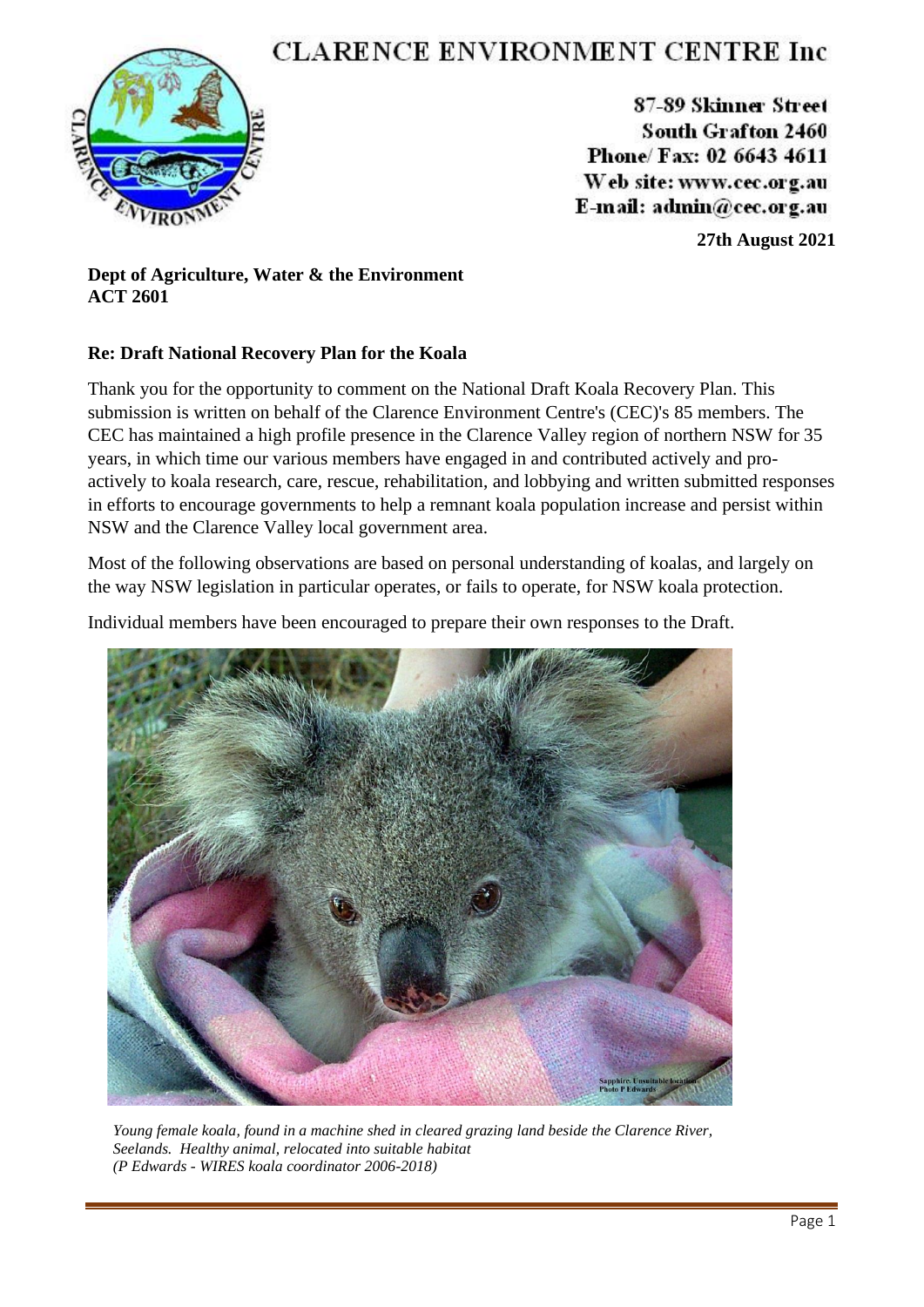(*Note*: The Recovery Plan is referred to in this submission by acronyms DRP, in reference to this Draft document, and RP as the eventual finalised Plan. All referenced page numbers refer only to the downloadable pdf version, not the interactive online document).

# **STATEMENT**

Developing a National Recovery Plan for Koalas was a requirement in determining to list the koala nationally as a vulnerable species (2012). The Labour Minister for the Environment at that time stated that the RP would follow release of the *National Koala Conservation and Management Strategy* (finalised in 2014). Ensuing federal governments have kept the RP on hold while koalas have continued their decline into obscurity. Its resurrection therefore brings with it considerably heightened expectations by the Australian people, and globally, of some serious commitment and strong leadership by Canberra to ensure Australia's most valuable asset remains a permanent central feature of our natural landscape, as well as our economy.

We recognise that the actual release of this DRP was triggered by an Expert Panel's finding that koalas were priority for urgent management intervention following the 2019-20 bushfires, and government's subsequent investment of \$18 million to support Koala conservation actions, which includes re-assessment of koala's listing status by the Threatened Species Scientific Committee and finalisation of the RP

For the last brief 250 years harmful progressive human activities have so depleted the once massive koala numbers that their survival status now must be viewed as endangered. Avoiding the appalling havoc wrought on the animals for the fur trade by introduced white human predators, the loss of food stocks for koalas, whether by fire, logging or clearing, is the absolute leading cause of their current dire situation.

In their work *A Review of Diet and Feeding Selection in Koalas (CSIRO 2000)* Benjamin Moore and William Foley summed up this point: "**As the koala (***Phascolarctus cinereus***) has few predators, does not have specialised requirements for shelter** (eg hollows)**, and does not appear to be limited by competition, then food availability has to be the prime determinant of suitable koala habitat**."

This is the simple equation around which all governments should now combine and focus their efforts for koala protection. Without strong and decisive positive actions now, to halt and repair the previous strong, decisive negative actions, then neither the goal of the RP **(p1:** *to reverse the trend of decline in population size of the listed Koala, by having resilient, connected, and genetically healthy metapopulations across its range, and to increase the extent, quality and connectivity of habitat occupied***),** nor its purpose under the EPBC Act **(p12:** *to stop the decline of, and support the recovery of, the listed Koala, so that the chances of its long-term survival in nature are maximised***)** can ever hope to be achieved.

We recommend the above quote also be kept front and foremost during the EPBC Act reassessment.

It seems that everything in the end will depend on the strength and will of the eventual Implementation Plan. **Section 11 Governance and structure (p35)** acknowledges that implementation will demand commitment and collaboration between state governments, landowners, forestry and mining interests etc etc, but assures us all that the Commonwealth will take a lead role in its coordination. The concern is that there is no shortcut to achieving this commitment and collaboration. We can only suspect that such negotiations (even to reach any sort of watered down agreements in the end) could very well take years. For the koalas' sakes we sincerely hope we are wrong.

### Patricia Edwards

*Clarence Environment Centre Vice President. Land for Wildlife Clarence Valley Regional Coordinator*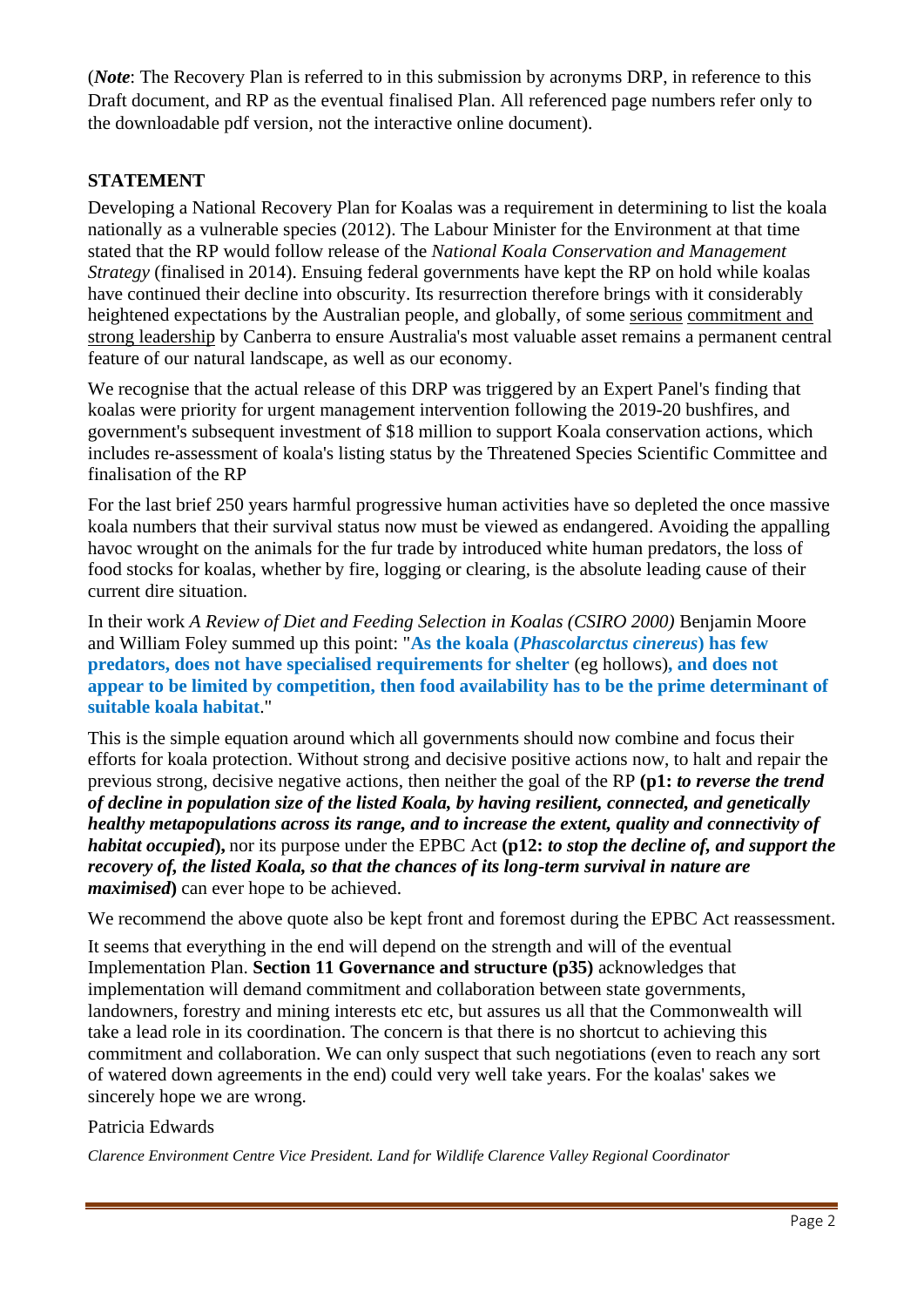### **SUMMARY:**

**The CEC is of the firm belief that unless the RP can be developed strongly and unassailably to eliminate political party opinions and to fully support koala health and growth ahead of, or at least in parallel to, the same for humans, then it will be destined to fail in its aims, as with all other plans, strategies, policies, regulations and wasted millions of taxpayer dollars before it.**

#### **Therefore the CEC submits the following recommendations:** (supported by texts below)

- **State government laws**. The Federal government take over full responsibility for koalas, remove them entirely from the control of changing State ministers' whims and political party mindsets, and work only non-politically with local councils to protect their own community's koala populations.
- **National Koala Act** To avoid koalas being used as a political football, as well as to help Commonwealth Government, present and future, avoid confrontation and conflict by State and commercial-interest groups, the koala be completely protected by its own Act - with no allowable exemptions (ie, loopholes/weasel-words) by or for varying state governments' regulations, and no avenue for amendments without consent by the general public and by the global community.
- **Biodiversity offsetting.** Destruction of koala habitat by offsets, or payments in absence of likefor-like vegetation, be eliminated from State policies and prohibited under the EPBC Act.
- **Clearing and logging of Koala habitat. A moratorium be immediately placed on all private native forestry operations, and on logging of koala habitat in native forests, regardless of whether occupied by koalas or not.** Also that private native forestry be prohibited across all States where the Recovery Plan applies, and if possible the management of Australia's native forests and harvesting operations become regulated by the Commonwealth Government under the Constitution.
- **Tree preservation Order**  Prime favoured koala food tree species *Eucalyptus tereticornis* across the NSW/Qld eastern coastal strip; *Eucalyptus camaldulensis* in the hinterland, and equivalent *Eucalyptus tereticornis ssp mediana* in Victoria be protected by a Federally legislated Tree Preservation Order.
- **Koalas a valuable asset** Governments and all Australian landowners be encouraged to view koalas in the wild as a key financial asset, to be grown, developed, respected and protected as a prime source of revenue for government and landowners ahead of all other human activities
- **Crown land protection** All Travelling Stock Routes and remaining Crown land be secured by permanent covenant under protection of the Commonwealth Government

#### **RESPONSES TO THE DRAFT RECOVERY PLAN**

We appreciate the absence of the previously overused and misunderstood term "core koala habitat", and its replacement use of the more readily understood description "priority habitat"

*Note 1*: The list of Strategies on (p2) needs a correction. Strategy 5 (p29) refers to habitat restoration; Strategy 6 (p30) refers to metapopulation management

*Note 2* - The word 'strategic' is irritating and constantly overused in official documents today. It appears 18 times in this DRP. As an adjective it can be replaced by others more clearly understood and with the same meaning, or beneficially discarded altogether.

*Note 3* - **Actions 1k (p23)** *Facilitate a network to establish and support an active Koala Recovery Team and Expert Technical Advisory Panel* appears to be out of place? The National Koala Recovery Team and Expert Technical Advisory Panel have been actively involved in all steps of Action 1 to this point.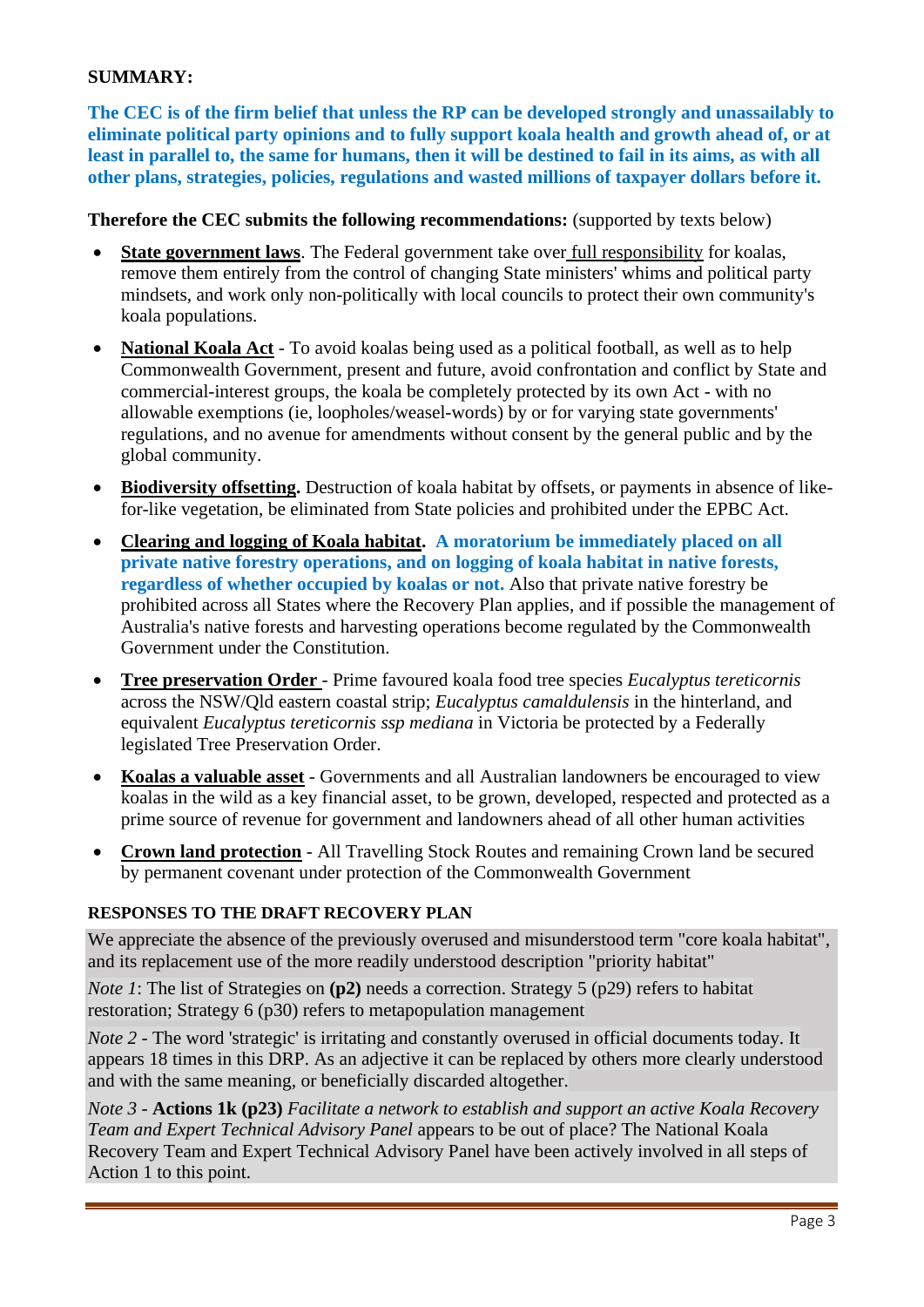# **State government laws:**

Weak State protective actions and lack of restraints on human activities have been the sole cause for the rapid demise of koalas in Australia, including by bushfires, and have led to the now review of the species' status to Endangered.

Apart from its offsetting clause, we find **Strategy 4 (***p28)* **Koala conservation is integrated into policy, and statutory and land-use plans** to be the one part of the DRP that offers hope for the RP possibly being successful. In particular **Action 4b (p28)** *"Review and revise statutory planning instruments, policies, and compliance controls at all levels of government, including local government, to avoid or minimise impacts of land use or land management on Koala conservation consistent with the recovery plan"*, by appearing to demand legislative changes for koala conservation projects an encouraging stance against commercial opposition, individual minister's preferences and presiding government's mindset. It also highlights that: *Management actions alone will not be sufficient to recover the Koala. Actions are needed to ensure harmonisation of existing and future planning and policy settings such that they collectively contribute appropriately to maximising the chances of long-term survival of Koalas in the wild*.

Disappointingly this hope of strong leadership, decisive actions and worthwhile changes fades again in the realisation that the RP will provide only **principles** for state and local governments to support koala recovery **(p1)**. The DRP acknowledges the need for a national approach to "manage" (help?) koalas **(p1),** and the need to improve coordination of state and local-level actions, but then highlights its aim**, as a priority,** to complement and augment state-level strategies and actions.

It is evident by this that the Commonwealth Government's leadership role stops at actually demanding any State legislative changes. This provides an immediate weakening in the command chain and heralds yet more pussy-footing around aggressive State governments and political parties who are unwilling to adapt. Yet the plight of koalas calls for positive action, now

**Test case - The updated NSW SEPP44 (Koala Habitat Protection) released March 2020, was to be the silver bullet that would save our declining koalas. Sadly the revised, 10-year overdue SEPP was hardly changed from its original version, yet this was watered down just a few weeks later in response to National Party outrage, led by Parliamentary Secretary for Agriculture and Forestry Mr Chris Gulaptis and supported by Deputy Premier Barilaro, in favour of logging and land clearing - the two most aggressive activities against koalas.**

Clearly remembered is the 2016 NSW premiership of Mike Baird and his Minister Rob Stokes with their 'Equity Codes', which opened up c2.2 million ha of private land identified as koala habitat for clearing; removed protection from endangered koala populations at Pittwater, Hawk's Nest, Tea Gardens and between the Tweed and Brunswick Rivers, and projected their Party intentions to remove requirements to protect high use koala habitat on public land, and the need for NSW Forest Corp to look for koalas before logging. It was also their intention to remove the need for Koala Plans of Management for individual sites, remove the need for Councils to zone identified koala habitat for protection by their LEPs, and to alter SEPP44 to simplify approvals for developers.

**When the NSW Biodiversity Conservation Act was introduced, clearing of paddock trees more than doubled. Farmers using a new self-assessment code removed 21,716 paddock trees over the space of 18 months, or more than 50 a day, and 140% more than the average numbers cleared during the previous 7 years.**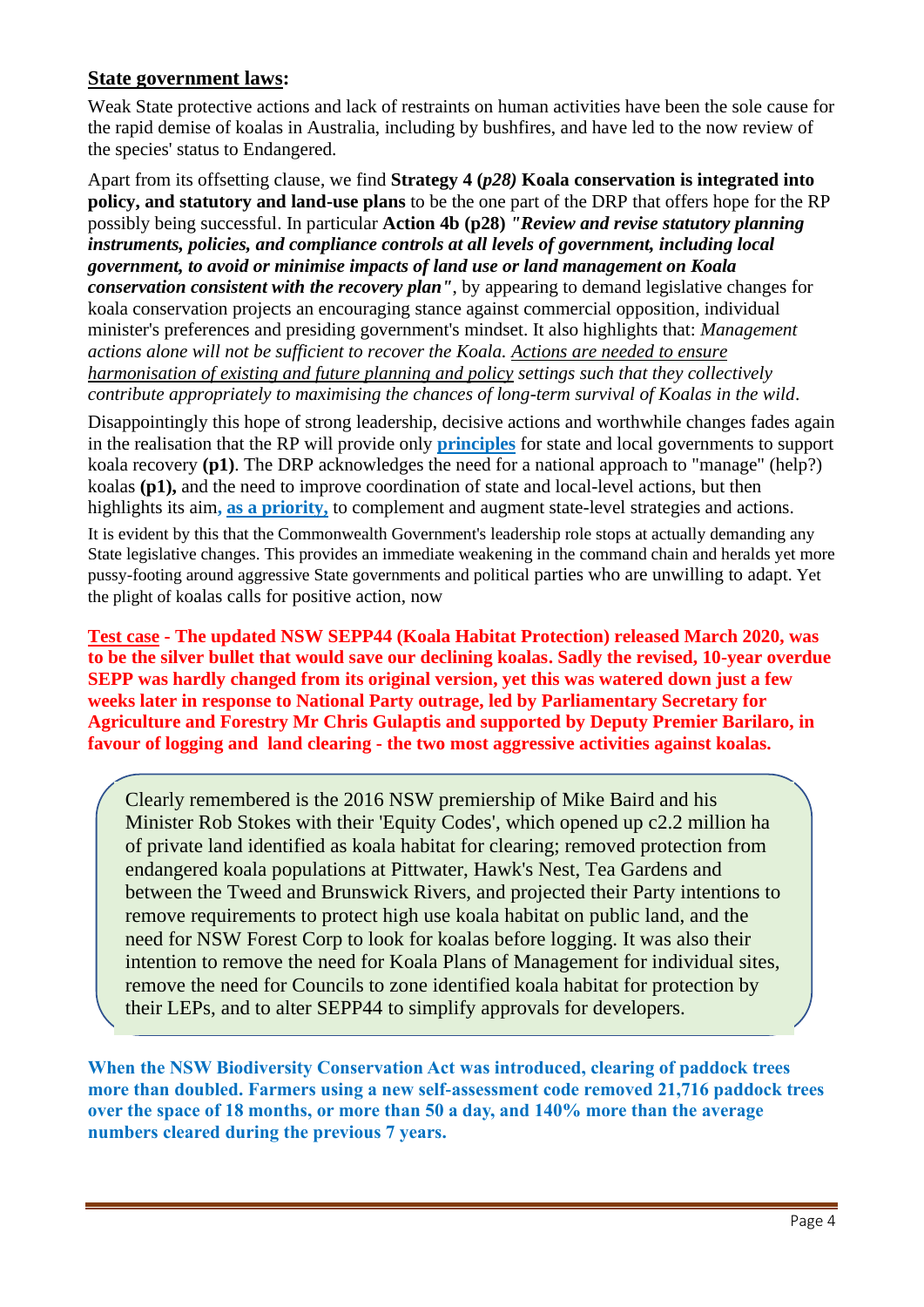**Our koalas are in no position to tolerate any further bias by an uncontrolled National Party, which does not represent the majority of the NSW people, not even all farmers, and are far removed from understanding the wishes of the general Australian public, never mind the needs of koalas.**

**The CEC unfortunately therefore retains grave concerns about the federal government's capacity, or will, to ensure each State participates positively in koala protection.**

# **National Koala Act:**

Strategy 4, and implementation of its actions, are critical to the success of the RP.

Koalas are 'recognised' as being protected in NSW through the planning system **(p11)**. Yet the aims of the NSW EP&A Act (the Planning Act) are based entirely around human growth and progress, with the security of koala embedded into this massive piece of legislation as just one of numerous State Environment Planning Policies

NSW SEPP44 has failed to protect any koala habitat since its inception. Its updated version stands no better chance, simply by being triggered exclusively by relatively few and simple activities that require a development application (DA). This does not include State Forestry activities, and not even native forestry operations on private land

Koalas are not a political football. Our Commonwealth laws must ensure they can never again be treated as such by ensuring that amended legislations to protect them cannot be altered again at the whim of party politics.

**The CEC firmly believes that unless the Commonwealth Government takes absolute control of koalas for the Australian people, and the RP can override unsympathetic State party leaders, the RP has small hope of succeeding in its goal.** 

**We therefore recommend the Australian Government takes steps to have Koalas removed entirely from this NSW Planning Act, and develops new dedicated legislation for secure protection of koalas by combining all other parts of Strategy 4 into a single National Act, where they will no longer apply to individual States.**

### **Biodiversity offsetting:**

If the RP is to work, there can be no more net habitat loss. New and amended legislation must ensure this is the only way forward. **Action 4c (p28-Offsets)** is of deep concern. No matter how many hoops offsetting entails, in NSW without federal regulation it still means net habitat loss.

Allowance for offsets (and worse: payment in absence of like-for-like vegetation) is nothing short of awarding a licence to destroy, including koala habitat. It is a lazy 'cop-out', to help governments under pressure feel good about sacrificing koalas for commercial gain when approving otherwise unacceptable proposals.

#### **The CEC therefore strongly urges that this practice (which is solely for monetary gain but never required to prove its success on private lands) be prohibited under the RP**.

# We also see this as applying to **Part 8, Strategies & Actions (p19), Point 2, Supporting strategies:** *"Increasing the area of priority Koala habitat that is protected is a key strategy to prevent further habitat loss and fragmentation and prevent further loss of Koala populations..."*

While increasing protected habitat is vital, this paragraph is ambiguous. Preventing further habitat loss by increasing protected habitat appears to be a way of juggling numbers while enabling destruction of already existing habitat. Only by protecting smaller links will koalas be able to expand their numbers and their territories into adjacent areas and fulfil the second part of this action plan - *Once identified, national areas of priority Koala habitat should include areas of large intact landscapes that have the greatest potential to retain viable populations and have the potential to also act as source populations to adjacent areas*.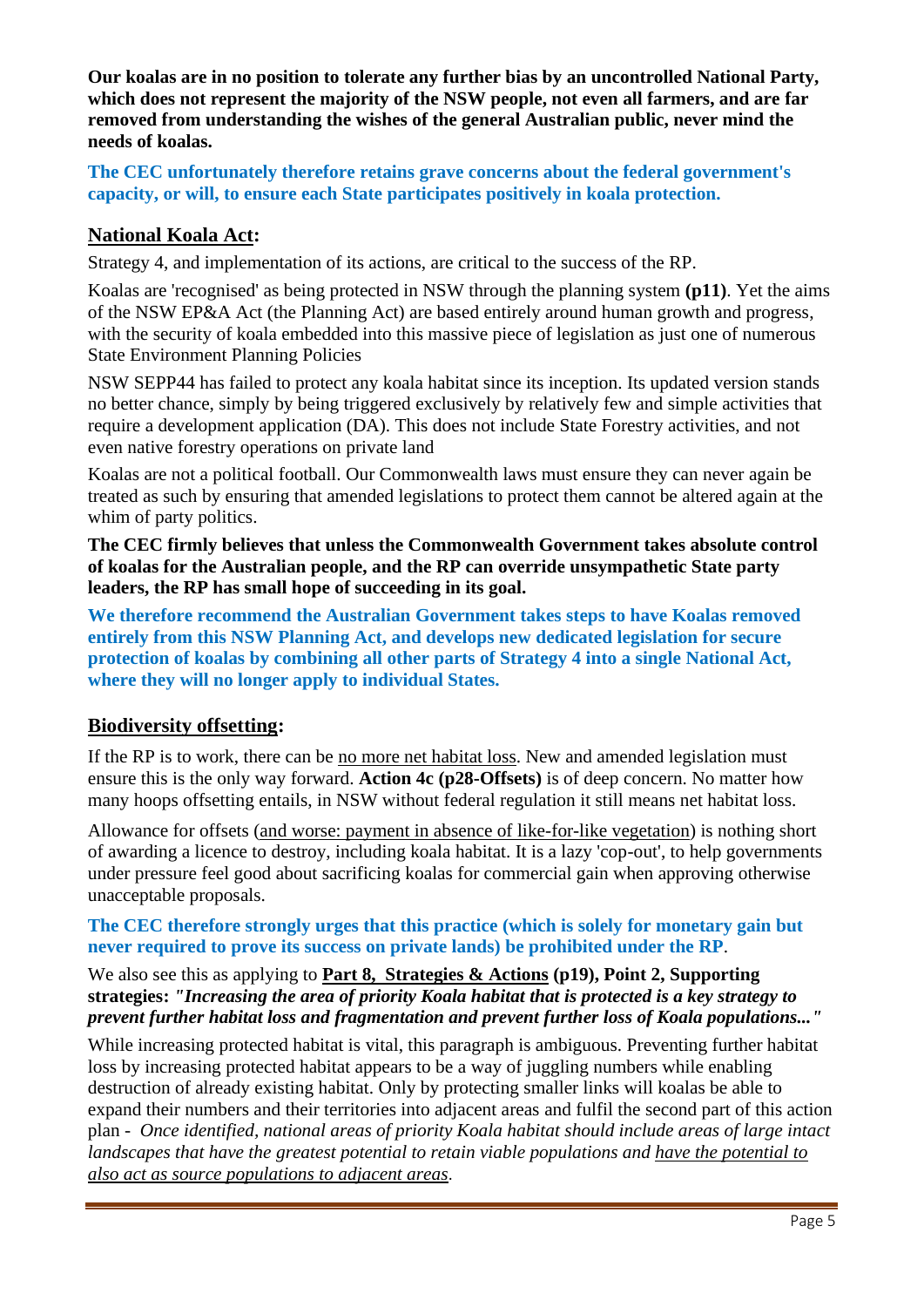# **Clearing and logging of Koala habitat:**

# **State forests:**

In Australia management of native forests and forestry harvesting is the responsibility of the States, (not delegated to the Commonwealth by the Australian Constitution). In NSW the regulator for forestry operations is the EPA, and the public have no 3rd-party legal rights in forestry matters.

On 18 October 2018 Austin William Evans, NSW Nationals MP for Murray, introduced a private member's bill in the NSW Legislative Assembly seeking to revert the Murray Valley National Park to State Forest. The bill lapsed in 2019, however it remains a fair representation of the timber industry's aim to move forestry operations into remnant protected areas, to augment their unsustainable practices.



**19.2 Land use change (p44)** goes into considerable detail about habitat clearing and the commercial forces driving this major cause of koalas' decline, including logging, and **19.3 Natural systems modification (p46)** mentions that under the Regional Forest Agreements each state has a set of compliance rules and minimum standards for conducting native forestry operations on public land to deliver ecologically sustainable forest management.



In NSW to date these rules have done nothing to protect koalas and their habitat, and consistently have not been complied with by logging contractors.

> **The DRP fails to mention the 2019 rollover approval of the NSW Forest Agreements (FA 1999, enacted through the Integrated Forestry Operations Approvals), so entrenching its inadequacies for a further 25 years without any consideration of changed and changing circumstances. This is now being questioned in court by the Environmental Defenders Office.**



**Above:** *Aggressive logging in koala habitat, Clouds Crk SF*

**Left:** *Bell-miner associated dieback, Clouds Creek SF*

**Below***: Weeds of every variety on logged land encroaching on creek exclusion riparian rainforest, Wedding Bells SF*

The NSW FAs (1999), which promised new biodiversity protection in State forests, began to fail just 4 years after its introduction when Forests NSW approved logging of old growth forests and parts of national parks in expectation of their protection being removed. By 2005 all state forests were being over logged with at least 40% of their basal volume being removed, with shortening periods between each operation, lantana invasion, and dangerous levels of related dieback.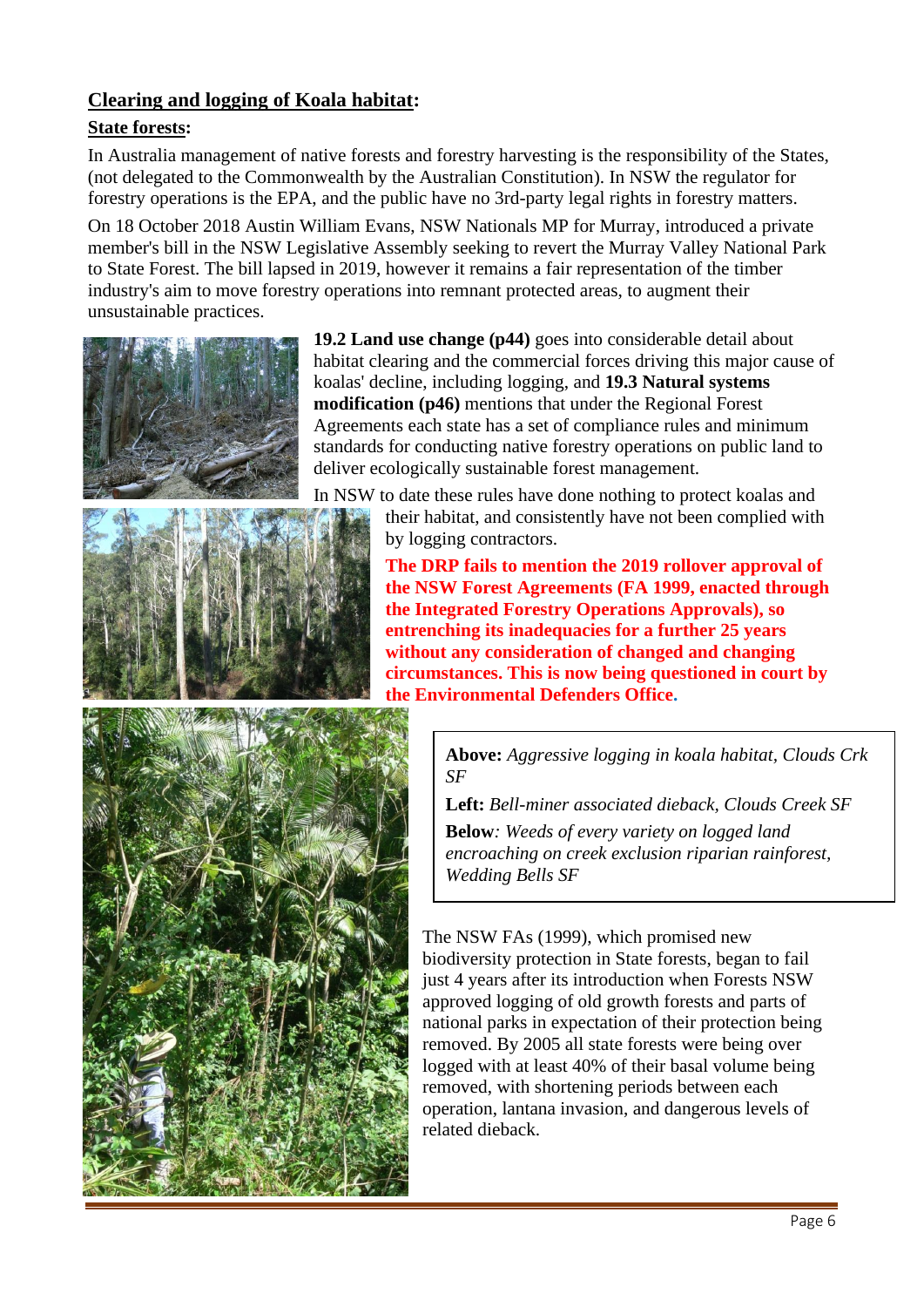**Strategy 4(d) (p28)** requests that impacts on koalas by forestry practices be incorporated into all (State) koala planning and actions. In light of previous experiences and State governments' continued strong support of the timber industry, which in NSW is well propped up by the NSW taxpayer, we feel sure such changes won't happen.

**Currently Forests NSW are logging in koala habitat that was missed by the 2019/20 bushfires. We see this alone as a realistic example of the unsympathetic tenets that the RP will have to deal with**.

In the absence of the Implementation Plan (pending), there are no suggestions as to how the worrying issue of logging might be resolved, which leaves our koalas still at risk during what we suspect will be extremely difficult step to negotiate, and which, without strong directorship, will take several years to complete.

Also, as long as forests remain under State legislation, it will also remain all too easy for forestry logging of koala habitat and non-compliance to be glossed over as a State problem.

*Certification of forestry logging:* **16.2 Social & economic considerations (p39)** suggests that certification could be an incentive to entice cooperation (ie, as proof of an environmentally sustainable operation, from a stubborn forestry industry that consistently flouts the rules).

In 2011 an international non-government organisation, the Forest Stewardship Council (FSC) was formed to support economic management of the world's forests, including Australia's. The industry saw certification as a good idea, as proof to consumers of their legal operations and ecologically friendly forest management.

The industry, however, developed its own certification system, the Australian Forest Standard (AFS) - which is non-independent, self-regulatory, makes certification non compulsory, and focuses on prescription standards, not actual performance. Its minimum requirements also come under the Integrated Forest Operation Agreement, which is loose, weak, and consistently proven to have been breached at every level.

**Admitting to our ignorance about the process of altering a constitution, it nevertheless appears to the CEC that the legalities of forestry could be relatively easily overcome by transferring all forests with koala habitat to Commonwealth management by an amendment to the Constitution. Further, we suggest all national assets and interests should be managed by the Commonwealth government, including all wildlife as well as threatened species.**

### **Private native forestry:**

**There is no requirement in NSW for a development application to carry out native forestry on private land. This potentially most harmful activity for koalas is not addressed separately by the DRP. Yet** *16.3 Partners and affected interests (p40)* **notes that over half of koala habitat occurs on private land (Table2). For these reasons we believe that private forestry should be treated as a separate issue by the RP**

**The NSW Private Native Forestry Code of Practice (EPA 2013) Prescription for koalas (pt b**) states: "*Any tree containing a koala, or any tree beneath which 20 or more koala faecal pellets are found must be retained, and an exclusion zone of 20 metres must be implemented around each retained tree. Where there is a record of a koala within an area of operations or a scat is found under a primary or secondary feed tree* **(ie, while logging is underway)**, *then a minimum of 10 primary koala food trees and 5 secondary koala food trees must be retained per hectare of net harvesting area (not including other exclusion or buffer zones), where available*."

**And that is where the sum total of koala consideration starts and ends with private forestry. There is no requirement for either landowners or forestry workers to actually look for koalas or any threatened species before start of logging; nor to have qualifications to do that job; nor to employ a third party to do the searches for them. Should a landowner decide to do the work, he/she is highly unlikely to have the knowledge or experience to know what to look for.**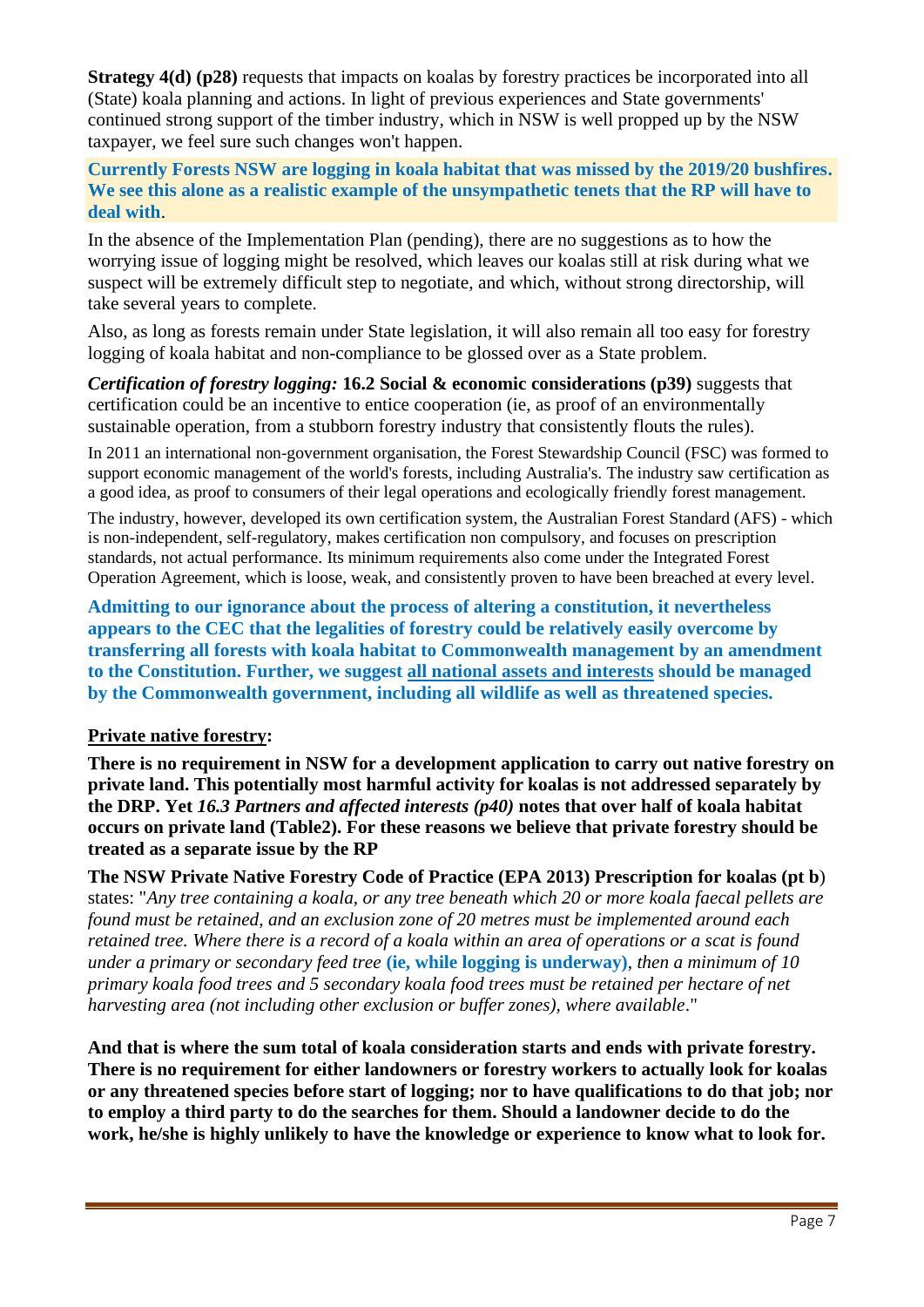The DRP suggests that communicating with freehold landowners might bring them on board as koala ambassadors **(Action 2i)**. **Yet on the morning of Monday 16.8.21, while this submission was in preparation, the NSW Local Land Services sent out a call over national radio for private landowners to attend information sessions, to explain the benefits of selling trees off their properties. It included a mention of the vast acreage of untapped timber resources on private land, and also suggested a potential** (though admitted unlikely) **value of up to \$1,000 per tree.** 

This call of course comes again in support of the failing timber industry, which has exploited our forests to a disgraceful degree where little is left but Lantana and 30-logs-to-a-jinker sized trees. NSW Forests have for some time had their eye on our National Parks as a future source of timber, and has already lobbied a favourable State government towards this end. It will obviously be easier and more popular to rape private land than national parks as a start. Sadly we suspect many property owners will take up this interesting offer to make some short-term income from their land.

**The CEC therefore urgently calls on national government to place an immediate interim injunction on all private native forestry activities, until the RP is finalised and Strategy 4 is enacted.** 

**Strategy 3, Increase habitat protection (p27)** - Although not referring to forestry practices, this strategy appears to apply to private native forestry operations. **We therefore also suggest that actions for Strategy 3 should be underway before any moratorium on logging can be lifted**

# **Tree preservation order**

As with all wild animals koalas' food and location are so much one and the same that defining their habitat should not be nearly the complex issue it has become. *Eucalyptus tereticornis* (Forest redgum) occurs uniformly in a constant band across every part of Eastern to South Eastern coast in the

koalas' range, and is a species relied on to feed recovering koalas in care (*personal knowledge, koala carer*). It is a recognised prime food source across 4 OEH management zones - North Coast; Central Coast; South Coast and Northern Tablelands - and this preference is carried on up the Queensland coast where it becomes the Qld blue gum (*E tereticornis*), and down to Victoria where it becomes *E tereticornis* subsp *mediana*, which has shorter, fatter buds and starts flowering as soon as it ends in NSW.

It is notable by their range maps that where *E tereticornis* ends*,* another favoured feed tree *E camaludensis* (River red-gum) begins. Where Forest reds inhabit the coastal strip and Northern Tablelands, the River reds take over for Central & Southern Tablelands and the Western Slopes and Plains, both totally enclosing the koalas.



*Above : Forest red-gum range (pale fawn); River red-gum range (ochre). Black line shows edge of koala range to Qld*

As these two species are consistently eaten, and consistently available, it would seem reasonable to secure them for koalas, to help towards protecting isolated paddock trees, existing small koala ranges within State and private forests, and movement corridors along creeks and road reserves.

**The CEC therefore urgently calls on the Commonwealth Government to consider an immediate interim protection order on these two tree species. This at least pending further scientific investigation if deemed necessary.**

### **Koalas a valuable asset**:

We appreciate the well thought out positive benefits of implementing the RP noted under Section 16 - **16.1 Broader biodiversity benefits** and **16.2 Social and economic consideration (p39)**. The last paragraph of the latter presents a refreshing new view of koalas as an asset, in that enabling the recovery of Australia's koala may attract tourist dollars into areas with koalas, as well as projecting a positive image of Australia as an environmentally sustainable manager.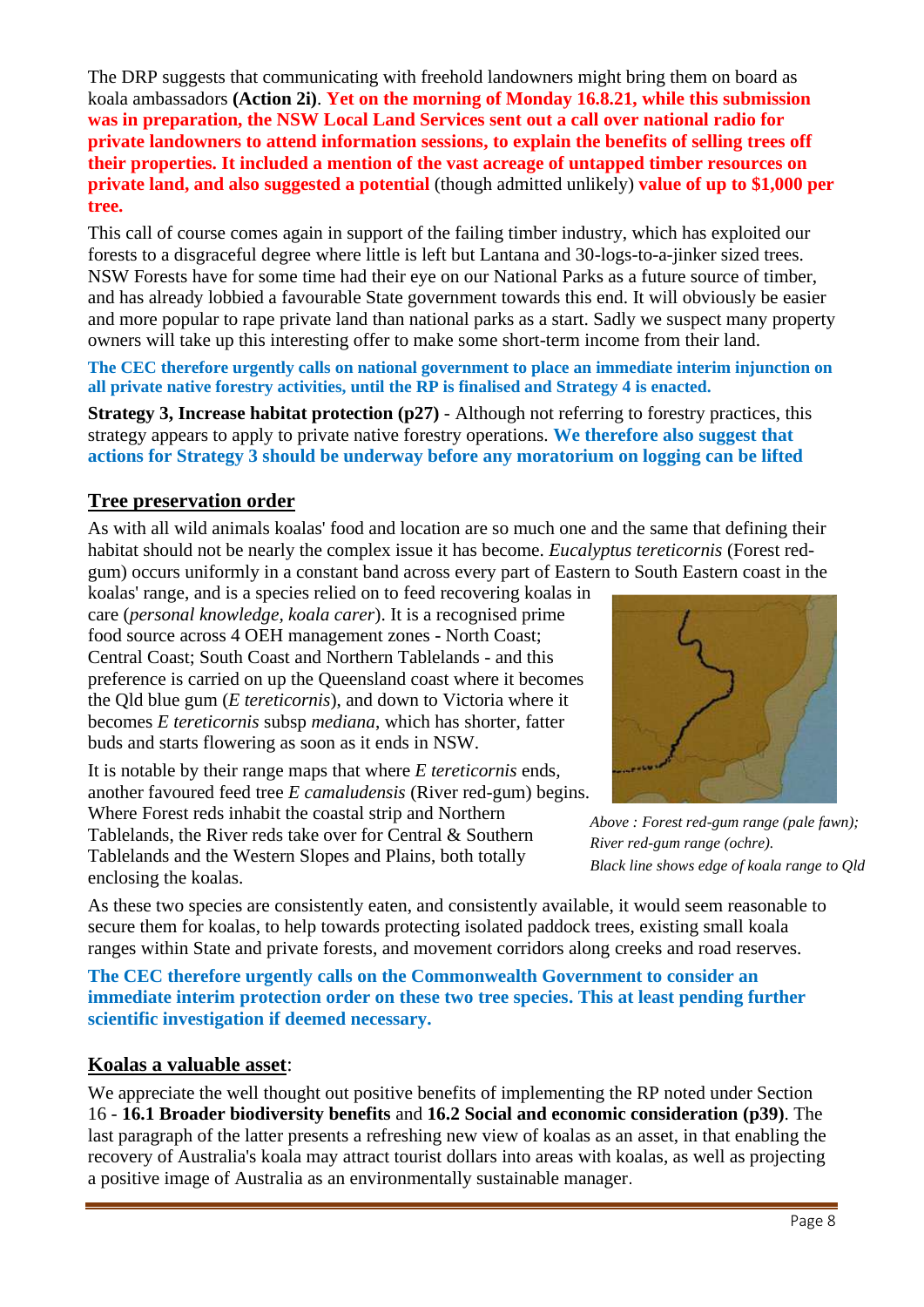These go along with **Objective 3. Communities and individuals have a greater role and capability in Koala conservation and management.** 

**The CEC asks that governing agencies, political leaders and Australian landowners, including farmers, be encouraged by the RP to see koalas not just as a drawcard for a few tourist dollars but as a key national asset, and a prime driver of revenue for government and landowners alike. Growing koalas to underpin the Australian economy should become a national aim, pastime, and pride, preferably outlined in the eventual RP.**

# **OTHER REFERENCE COMMENTS**

**Action 1g (p22) Map habitat condition/loss to inform landscape management.** The fact that habitat loss is mentioned as an ongoing possibility is a concern. The only hope for the RP being successful is to bring an end to any further habitat loss.

**Strategy 3(p27) Increase habitat protection** - These actions are well thought through and encouraging and have our full support. We recognise the difficulties in implementing and developing incentives to encourage fragmented protection across both public and private lands. Also that useful corridor creation by this method can take a long time. Nevertheless rather than seeing this just a support strategy we suggest it could become a major part of the action stream.

We make especial reference to **Part 3a Dedication of Crown land and purchase of identified koala habitat**, which we sincerely hope can be achieved.

### **Crown land protection:**

**As a rapid measure to ensure habitat protection, the CEC would particularly commend any determination to place all Travelling Stock Routes into permanent protection as alreadydelineated wildlife movement corridors, many of which have significant value to koalas. Since TSRs form corridors across all State borders, we would suggest these lands be moved into Commonwealth protection under the EPBC Act, not into dubious protection by the States.** 

### **Private land protection**

**Action 3(b) and 3(c) (p27) Establish or expand existing targeted private land incentive mechanisms, & Improve the condition of existing koala habitat on private and public land through altered land management practices:-**

**Hurdles (Legal matters) -** In NSW many actions detrimental to koala conservation are legally acceptable. For instance purchasing and clearing bushland for profit; private native forestry; underscrubbing for a parkland effect; clearing for undisclosed numbers of fences (RAMAS); bulldozing and burning pioneer native vegetation; fire hazard reduction clearing, and burnoffs that become uncontrolled and invade neighbouring properties destroy more habitat annually than development. A great proportion includes koala habitat, yet all regularly go ahead with no survey checks; no monitoring, few questions, and even fewer penalties for any found breaches.

**Hurdles (Landowners)** - The majority of landowners who carry out the above activities generally have little interest in or knowledge of native animals or biodiversity values when 'investing' in a portion of land. This is exacerbated by Real Estate agents, who automatically promote the values of uncleared rural land in terms of timber, grazing or agricultural potential, not as native wildlife sanctuaries and conservation reserves. We suggest this previously unexplored area of land purchases could perhaps beneficially be investigated at source, and included in negotiations and community education.

#### **Possible amelioration avenues**

*1) Land for Wildlife* is a highly useful program that is readily taken up and spreading nationally. Most landowners in the program gain a certain level of education by flora surveys and assessment reports, and many become eager to learn more. However, the status is non-binding, and landowners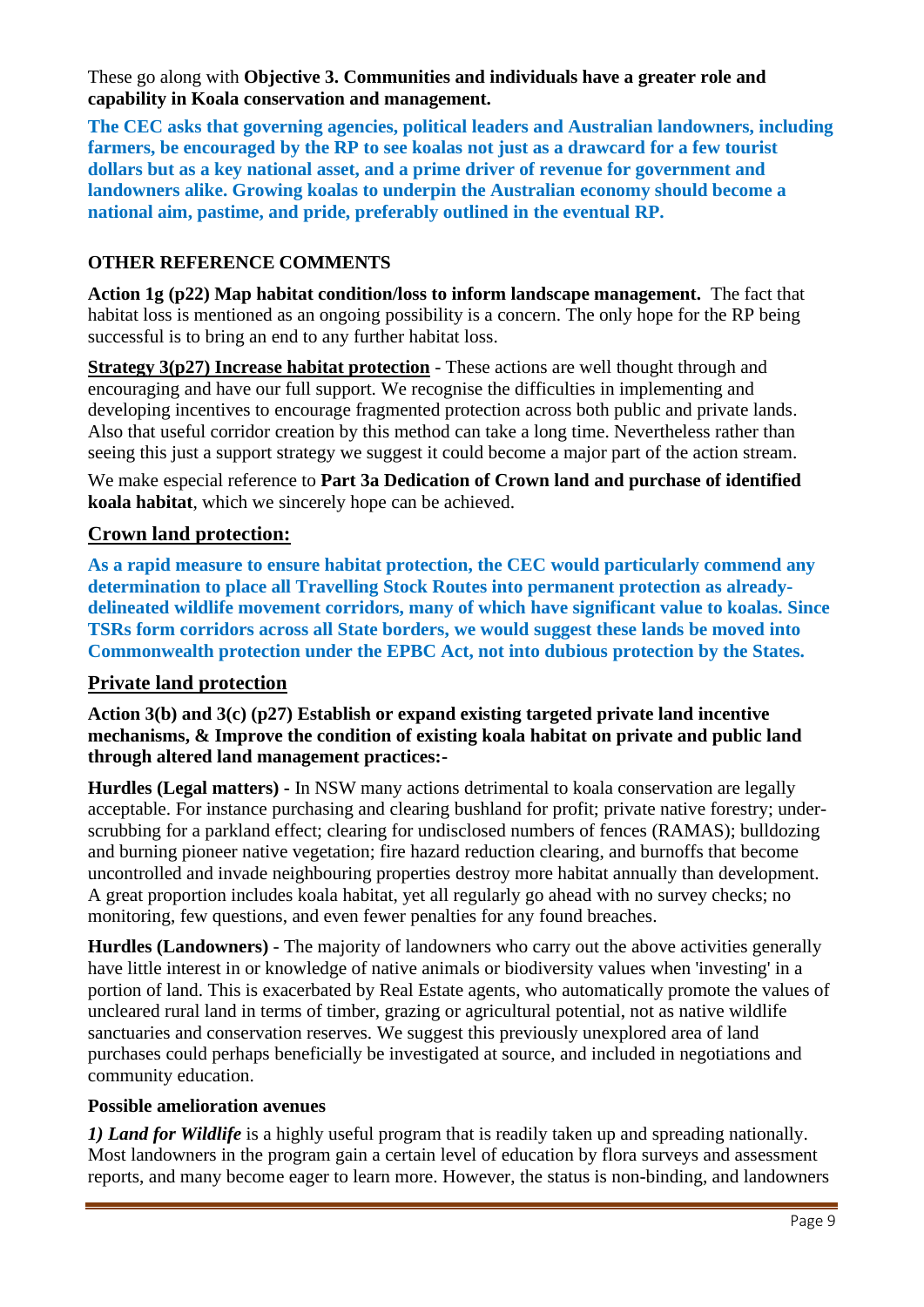are still able to do considerable harm through ignorance. Also government funding support for weed work, tree planting etc, while welcome, is sadly insufficient

**We suggest that the Land for Wildlife management and regional deliverers of this program could assist in implementation of the RP, through on-ground identification of properties with koala habitat. Although not a requirement during the property assessment process, a number of regional assessors routinely undertake flora surveys as part of their registration assessment process, with learned values recorded in their assessment reports.** 

**The Clarence Valley regional program, for example, includes comprehensive free of charge flora surveys by experienced botanists across each incoming property, and maintains a register of all properties with known koala feed trees identified on-site, including habitat quality and linkage values (Regional deliverers the Clarence Environment Centre, South Grafton).**

*2) Koala Conservation covenants* - We suggest that a dedicated Koala Conservation covenant added to a land's title, with a gate sign and associated maintenance/stewardship support, could be a strong incentive to protect koala habitat, and a motivation for those many landowners who won't otherwise bother to save or improve their habitat. This we feel could also come with added benefits from other stakeholder authorities - eg, Local Land Services by lowering/elimination of annual rates, from local councils by annual rates reductions, and preferably by a familiar, recognisable connection with the National Parks & Wildlife Service, by on-ground involvement such as camera monitoring and feral animal control.

### **Implementation**

### **11.1 The Recovery Team** (p35)

Developing a recovery team is also going to take time, which koalas don't have. The fact that this is also to involve young inexperienced people just to give them opportunities for future jobs is a another matter of concern. **While fully understanding that students should be able to join in the actions, we urge that these be on a volunteer basis, with experienced mature and highly knowledgeable people already active in their fields forming a stable, reliable and productive team to assist our koalas.**

**12. Schedule and Cost (p35)** - We believe that implementing the RP should not depend on State authorities and governments deciding on whether or not an action will suit their budgets.

**We suggest the weasel-words, 'should, where possible', be deleted from paragraph 2 and replaced by decisive instruction** *'must, as early as possible'***. State governments have known for a while this has been coming, and should be prepared**.

### **15(p38) Community and interests roles 15.2.(p38) Community koala conservation**

Local communities are managed and influenced largely by their local councils, and decisions these authorities may choose to make. Yet apart from a mention of councils as major partners in the RP (Appendix 1), and their responsibility in NSW to develop Koala Plans of Management under SEPP44, there is no mention in the DRP of how local councils might be involved in koala conservation.

**We suggest this needs to be addressed in the RP, with councils given a lead role in managing their own local koala populations. We even suggest this could go as far as overriding State legislation if necessary, where a council and community believes it will prove contrary to their plans for habitat protection or improvement**

Councils are also very capable of knocking down koala habitat themselves when it comes to reaching a quota for human development and growth. Hence we suggest that a Commonwealth Government **Guardianship Benefit Scheme** could be set up, with rewards to councils who work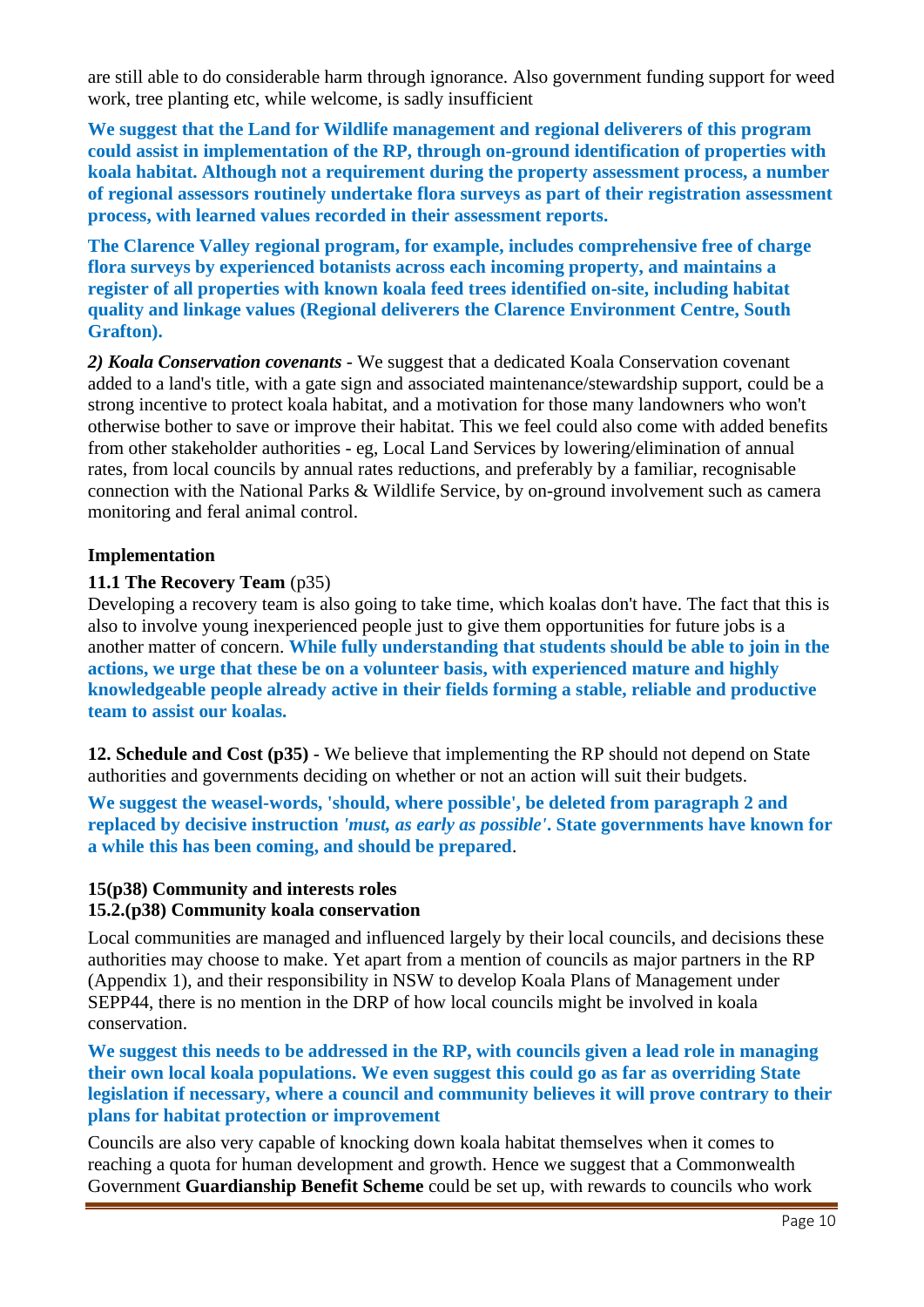actively towards returning koalas to their jurisdictions and monitor their own success rate. Benefits could be in the form of advertising and promotion of councils where a koala migrates into newly protected/restored habitat, or recognition through grants to help those councils develop local and private tourist industries based around koalas.

Also we urge commonwealth support and encouragement of local councils looking to alter their Local Land Management Plans to include rezoning of any land with high ecological values and occupied koala habitat to Environment Protection, including private lands where landowners agree to such protection.

**As suggested for 'Koalas a valuable asset'** (p8 above)**, whatever the koala alone is to cost the taxpayer for its recovery and safekeeping, this could be balanced against an assessed likely return through domestic and international tourism, within a predicted time frame. We suggest this positive angle could beneficially be included in the RP, to bring a lot more commercial businesses, farmers and city dwellers on side with trying to save them**.

*Note*: **Regarding monitoring** - Action 1a (p20) lists identification of nationally important koala populations by undertaking population modelling and analysis, including genetic diversity

**The CEC wishes it to be known that we strongly oppose any human interference that involves close contact with wild koalas, especially by trapping. We support the monitoring program in principle, which has the expectation of reaping a sound (independent? trustworthy?) figure estimate of koala numbers nationally, and will, we hope, record their increase. We are, however, made nervous by the seen requirement to understand the genetic structure of the koala populations.**

**The obvious priorities are retaining koala habitat, providing and protecting connected movement corridors, and stopping any further habitat loss. In which case, if successful, the koalas will take care of themselves and remain genetically healthy. While we accept the usefulness of genetic testing as a foundation for any possible translocation programs, we nevertheless would like to see this proposed action put on hold for some years, at least until the success or failure of the RP is properly known.**

**Part VI Biology & Ecology - 29 Foraging Ecology (p69)** - In discussing feed tree preferences, not considered is the fact that feed tree species themselves have similarly adapted over aeons to the constant browsing and pollination by millions of native animals. The shape of the trees with upward reaching branches, comfortable forks and flowers at the ends of their boughs for easy pollination by nightly incoming flying-foxes are perfectly adapted to host the marsupials that kept their leaves trimmed. In turn the trees rewarded the koalas by healthy replacement leaf growth and an abundance of flowers for the flying-foxes drawn in streams to their strongly scented nectar. Tragically, like koalas, now hardly seen, thanks to human arrogance and aggression.

### **Threats (Part 2/p14)**

The wide range of threats to koalas by human activities are well defined and accurate, so appear well understood by federal government. Yet the DRP considers that addressing any individual driver, threat or threatening processes alone is unlikely to recover listed koala populations.

**The CEC suggests this is incorrect, and this point could use a review. In fact we consider that by addressing any one of the threats individually, and some virtually immediately, then changes would soon become apparent. It could also start a gradual transition phase in small parts rather than in one large dose, so making any new regulations more acceptable to the people and industries they may negatively affect**.

For example:-

• **Urbanisation** - Large areas of ready-cleared lands that are not prime farmlands should be the focus for future developments, not intact bushland. New suburbs or subdivisions can be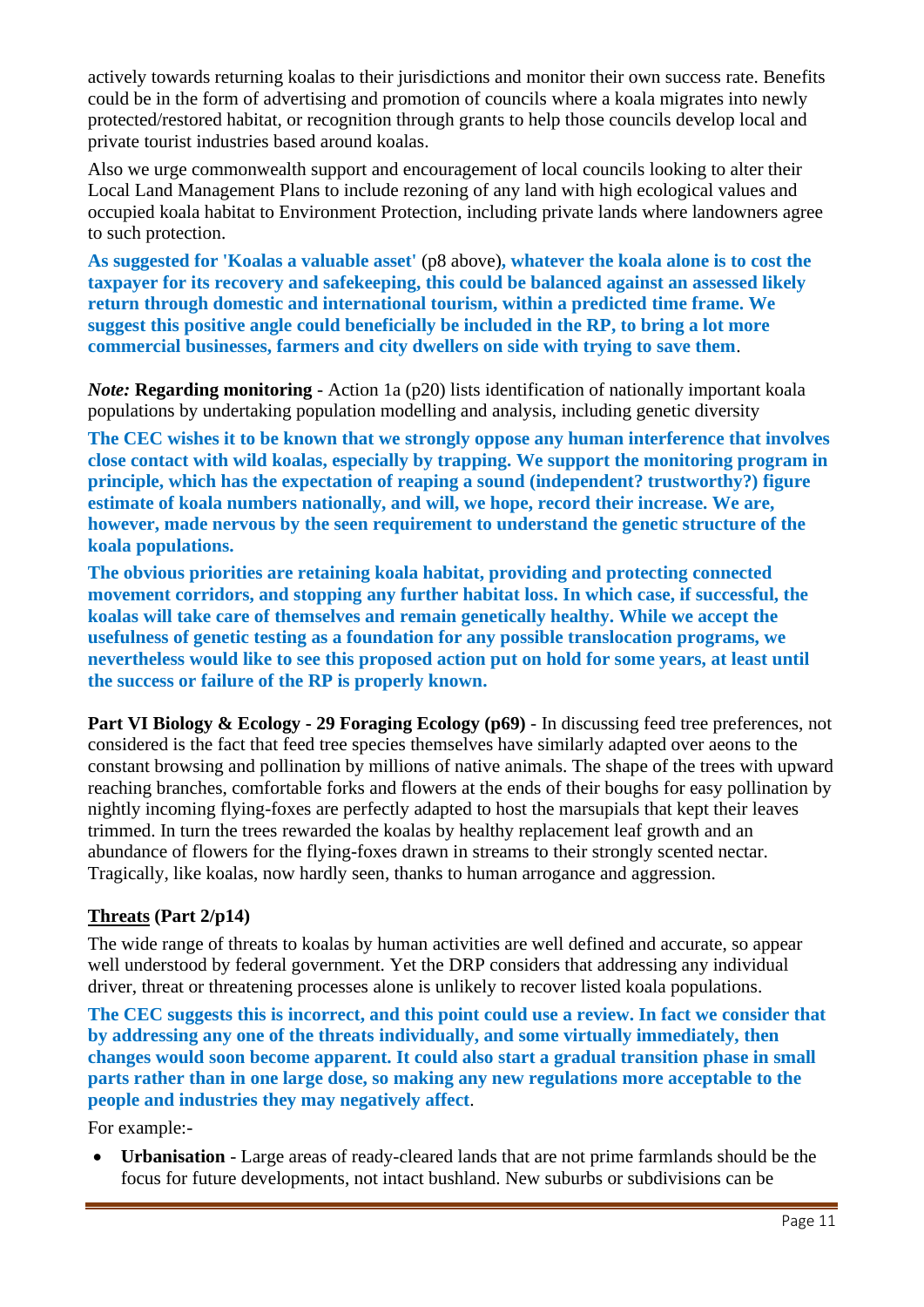designed around standing koala feed trees, with attractive corridor verges and supplementary planting requirements incorporated into areas of known or historic koala use. In which case many development projects would become a good deal better and more useful for wildlife movements than the empty barren paddocks they currently are.

**In the case of uncleared freehold title lands, purchase of land for the purpose of clearing and re-sale profit should be prohibited.**

Cats and dogs should have already been long restrained by law under the various State Companion Animals Acts and local councils Keeping of Animals policies. We cannot understand why this hasn't yet been done. This now calls for Federal intervention.

- **Grazing** All creeks, rivers and drainage lines should be required to be fenced against cattle using non-lethal wildlife safe materials, with a 10m buffer zone from either bank, including in state forests, and some financial assistance to established (permanent) farmers to install water tanks and troughs. This will enable our network of creeks to restore their natural moisture content as collection sites; allow for vegetation regrowth and weed suppression; assist with water retention in the eucalypt leaves along the water courses and health of habitat trees for koalas, and be an aid against climate change and bushfires for other migrating or static wildlife species.
- **Agriculture** as above for creek lines. Also regenerative farming is becoming of interest to many farmers. This should be encouraged, with financial incentives including for habitat plantings, and for any dispersing incoming koala establishing a territory.
- **Transport infrastructure** It is difficult to imagine an acreage figure for the amount of land taken up by roads, for the sole purpose of moving ourselves and our necessities around the country. There surely must be a limit to the number of roads we need without utilising those already in place. **The CEC would sincerely welcome at least a consideration of a national rail system, linking all cities around Australia, utilising already direct road corridors and providing an endless wealth of jobs**
- **Energy extraction** Although still necessary in certain new fields of technology, it is hoped that one day this might not be the case. Meanwhile mining in all water catchments and koala territory needs to be prohibited nationally, not just to help koalas but for sound common-sense reasons to protect human health.
- **Forest harvesting**  Logging of native forests should be phased out entirely, with an immediate removal of forests known to be used by koalas from State Forest inventories. As per much earlier plans the industry should finally become self-supportive and reliant only on plantation forests. We suggest there should also be no allowance for creating fire-prone, dry sclerophyll hardwood plantations to replace moister type fire-resistant native forests, as well as a total ban on clear felling in catchments and on >25º slopes
- **Modification by fire, hydrology and soil erosion** (as with **droughts, heatwaves and bushfires) -** These can hardly be classed as natural processes. We believe wildfires would not be anywhere near such an issue if matches and smoking could be eliminated from vehicles, and all "burnoffs" overseen and carried out only by a professionally qualified fire brigade called in by landowners who want the work done.

Hydrology and erosion issues can largely be taken care of by controlling forestry and cattle as noted above. For the rest, the federal government has been aware of, and ignored, warnings about the pending catastrophe by global warming for >3 decades. Australia has become a shameful global pariah. For all our sakes now, this has to change.

• **Disease** - University research for chlamydia control is already well advanced and shown to be successful. This research needs to continue, with strong financial support by government until the program is completed. **However disease control will not eliminate stress. Whether or**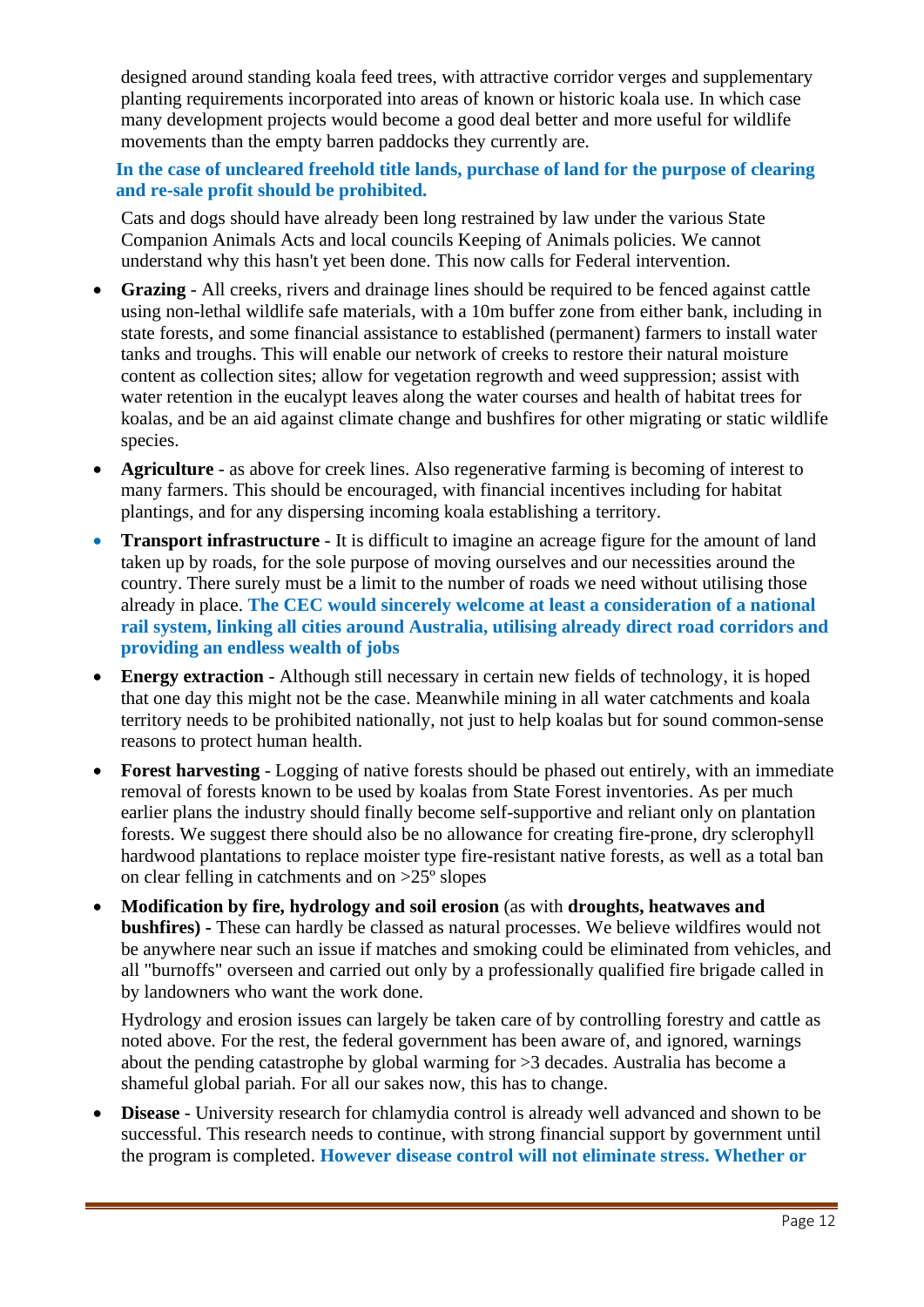#### **not koalas will continue to die in the future (with no signs of disease, therefore no one looking to rescue them) rests entirely on the success of the RP.**

The costs of addressing all these threats are noted (p4), and appreciated. However it is also notable that the human race is remarkably adaptable. In time, addressing any one of these threats will be respected, and will go some way to helping koalas back to reasonable numbers.

**- - - - - - -**

#### **Part 1.1 Cultural significance (p7)**

#### **1. Cultural significance (Part 1/p7)**

**We believe that the late 1700s introduction of white males bearing metal axes and guns into the country, and the early start of the koala fur trade, would have been a very frightening time for the Aboriginal people.**

We consider that where Aboriginals are to be included in the development of the RP, then some careful thought to **pre-European history** would be a sensible approach.

The work of Schlagloth, Cahir & Clark is referenced several times in the DRP - (*The Importance of Koala in Aboriginal Society in 19th Century Victoria. A Reconsideration of the Archival Record.. Schlagloth, Cahir & Clark, June 2018).* However this study discusses Aboriginal/koala interactions only in Victoria, and only from the late 1800s (ie 100 years after European arrival).

The above study finds that recorded early Aboriginal artworks, stories and legends from Victoria only scrappily touch on the koala, and while koalas ranged across much of Victoria, just 3 indigenous place names are derived from the local word for koala. This in itself suggests that the koala did not play a large part in Aboriginals' everyday lives or spiritual mythology.

Even a hundred years after European settlement with available killing equipment, while koalas apparently were used as food in some tribal regions this was not the case across all of Victoria, with restrictions and taboos still in place.

A personal précis of the Schlagloth study is that the koala was a revered animal, a type of sky hero, a little bit feared for its spiritual influence over the water supply, and esteemed as a knowledgeable councillor. Also where used as food by some, it was still generally taboo to skin a koala before cooking. So apart from occasional decorations of fluffy ears etc, they were not utilised as skins for clothing (Ethnographer James Dawson, 1881).

Dawson also comments that in the mid to late 1800s although koalas were eaten, other animals were definitely preferred. This is backed up by Strzelecki *(in Turner 1904 and Haydon 1846)* with the statement that koala flesh "... is tough and unpalatable," and also by other later reports by Europeans (and today online!) that koala flesh tastes like eucalypt leaves so is totally inedible. It can only be assumed that many Aboriginals would have reached the same conclusion.

"Regardless of stories, the question that always should be carefully considered is - just exactly how would a pre-European-arrival Aboriginal capture a koala to use as food?

A story written by *The Vagabond*, published in *The Argus*, 27th March 1886, explains how an Aboriginal man hunting a koala chopped notches in the bark of a tree with a tomahawk, dug his toes into the holes, followed the koala up the tree in that way until it could go no higher, then hacked off the branch it was sitting on.

While feasible, and unquestioned, this again was 100 years after European settlement, using metal tools in an already altered landscape. There is no evidence from before the introduction of metals, axes, tomahawks, knives and the like, that hunting a koala for food was even possible. A simple sharpened stone axe could not have achieved the task described in *The Argus,* and a spear would rarely have reached an animal in a tree. Even where a koala might have been found lower down, then the nature of the early forests and limits of the weapons has to make it suspected that a meal of